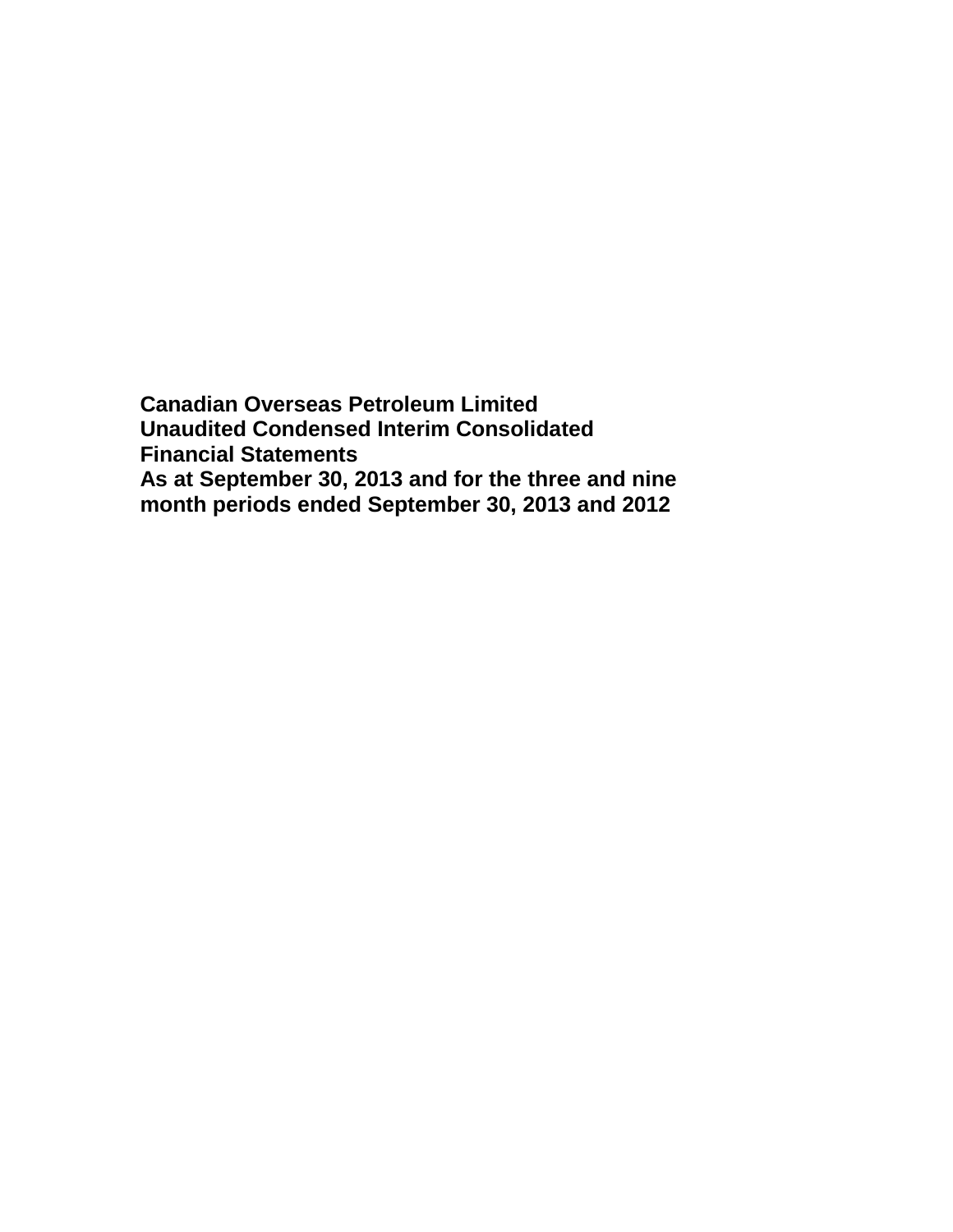### **Management's Responsibility for Unaudited Condensed Interim Consolidated Financial Statements**

The information provided in these unaudited condensed interim consolidated financial statements is the responsibility of management. In the preparation of the statements, estimates are sometimes necessary to make a determination of future values for certain assets or liabilities. Management believes such estimates have been based on careful judgments and have been properly reflected in the accompanying unaudited condensed consolidated financial statements.

Management maintains a system of internal controls to provide reasonable assurance that the Company's assets are safeguarded and to facilitate the preparation of relevant and timely information.

The audit committee has reviewed the unaudited condensed interim consolidated financial statements with management and the auditors, and has reported to the Board of Directors. The Board of Directors has approved the unaudited condensed interim consolidated financial statements as presented.

*Signed "Arthur S. Millholland" Signed "Christopher McLean"* Arthur S. Millholland Christopher McLean President and Chief Executive Officer Chief Financial Officer November 15, 2013 November 15, 2013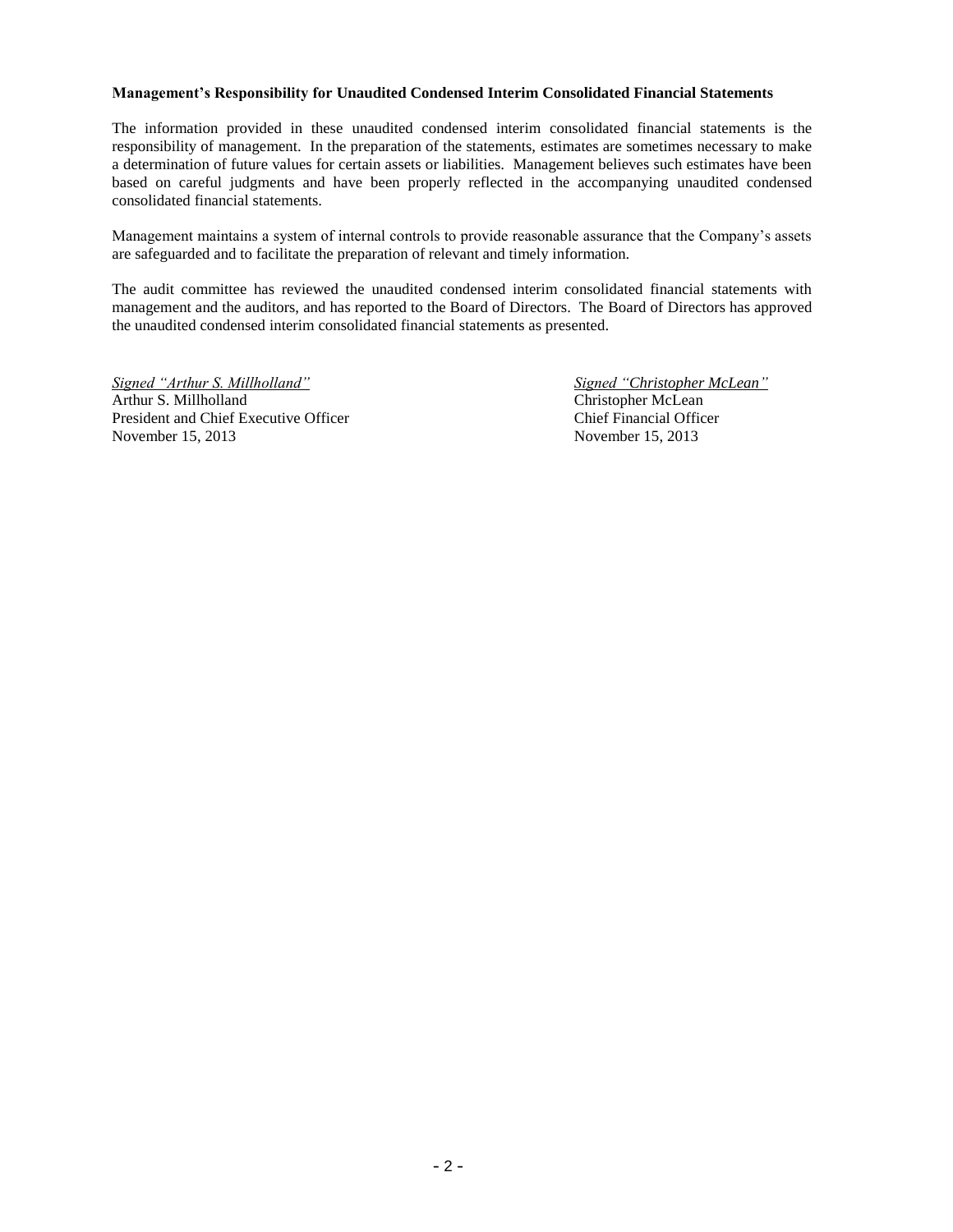## **Condensed Consolidated Statements of Financial Position (unaudited)**

**(in thousands of Canadian dollars)**

| As at                                      | September 30, |            | December 31, |
|--------------------------------------------|---------------|------------|--------------|
|                                            |               | 2013       | 2012         |
| <b>Assets</b>                              |               |            |              |
| Current                                    |               |            |              |
|                                            | \$            | 5,169      | \$<br>4,374  |
| Cash and cash equivalents (note 3)         |               |            |              |
| Accounts receivable                        |               | 240        | 237          |
| Prepaid expenses                           |               | 375        | 212          |
|                                            |               | 5,784      | 4,823        |
| Deposit for seismic data (note 4)          |               |            | 14,924       |
| Deposits and prepayments                   |               | 51         | 49           |
| Exploration and evaluation assets (note 4) |               | 16,322     |              |
| Office equipment                           | 188           |            | 218          |
|                                            |               | 22,345     | \$<br>20,014 |
| <b>Liabilities</b>                         |               |            |              |
| Current                                    |               |            |              |
| Accounts payable and accrued liabilities   | \$            | 3,253      | \$<br>3,194  |
|                                            |               | 3,253      | 3,194        |
| <b>Shareholders' Equity</b>                |               |            |              |
| Share capital (note 5)                     |               | 108,229    | 100,768      |
| Warrants                                   |               | 37,359     | 37,359       |
| Contributed capital reserve                |               | 9,113      | 9,113        |
| Deficit                                    |               | (135, 888) | (130, 602)   |
| Accumulated other comprehensive            |               |            |              |
| income                                     |               | 279        | 182          |
|                                            |               | 19,092     | 16,820       |
|                                            | \$            | 22,345     | \$<br>20,014 |

**Subsequent events (note 8)**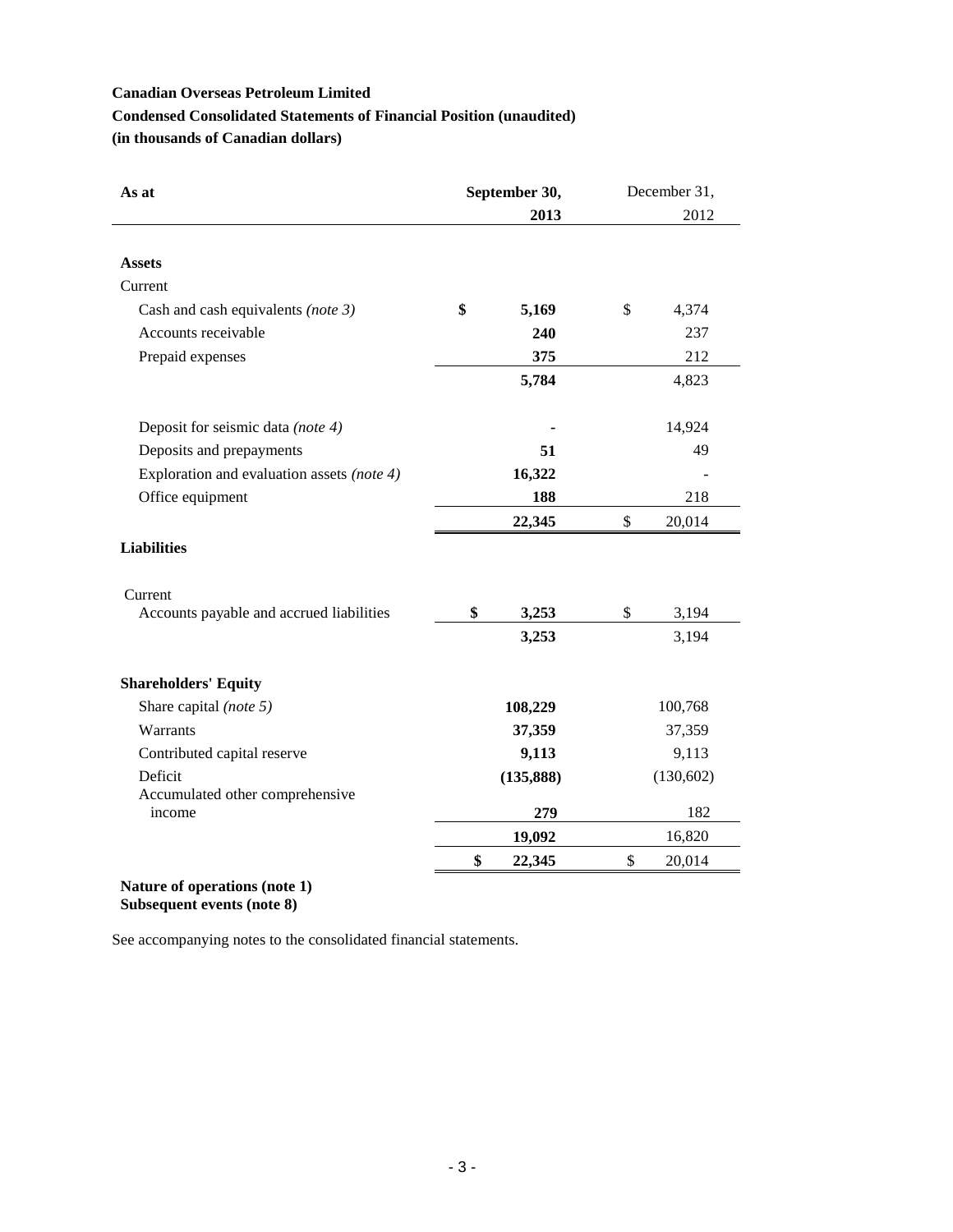# **Condensed Consolidated Statements of Comprehensive Loss (unaudited)**

**(in thousands of Canadian dollars, except per share amounts)**

|                                                                        | <b>Three months</b><br>ended<br>September 30,<br>2013 |                           | Three months<br>ended<br>September 30,<br>2012 | Nine months<br>ended<br>September 30,<br>2013 | Nine months<br>ended<br>September 30,<br>2012 |
|------------------------------------------------------------------------|-------------------------------------------------------|---------------------------|------------------------------------------------|-----------------------------------------------|-----------------------------------------------|
| <b>Operations</b>                                                      |                                                       |                           |                                                |                                               |                                               |
| Services to third parties                                              | \$                                                    | $\boldsymbol{\mathsf{S}}$ | 19                                             | \$                                            | \$<br>129                                     |
| E&E assets write off                                                   |                                                       |                           | (20,908)                                       |                                               | (20,908)                                      |
| Derecognition of cash held in escrow                                   |                                                       |                           | (16, 101)                                      |                                               | (16, 101)                                     |
| Loss on UK contracts                                                   |                                                       |                           | (103)                                          |                                               | (114)                                         |
| Exploration                                                            |                                                       |                           | 210                                            | 72                                            | (8,234)                                       |
| Pre-license costs                                                      |                                                       |                           | (313)                                          | (433)                                         | (1,659)                                       |
| Administrative                                                         | (1, 351)                                              |                           | (2,364)                                        | (5,234)                                       | (6,046)                                       |
| Depreciation                                                           | (16)                                                  |                           | (13)                                           | (46)                                          | (39)                                          |
|                                                                        | (1, 367)                                              |                           | (39, 573)                                      | (5, 641)                                      | (52, 972)                                     |
| <b>Finance income and costs</b>                                        |                                                       |                           |                                                |                                               |                                               |
| Interest income                                                        | 5                                                     |                           | 15                                             | 12                                            | 47                                            |
| Interest and financing charges                                         |                                                       |                           |                                                |                                               | (10)                                          |
| Foreign exchange (loss) / gain                                         | (244)                                                 |                           | (179)                                          | 343                                           | (141)                                         |
|                                                                        | (239)                                                 |                           | (164)                                          | 355                                           | (104)                                         |
| Loss                                                                   | (1,606)                                               |                           | (39, 737)                                      | (5,286)                                       | (53,076)                                      |
| (Loss) / gain on translation of foreign<br>subsidiaries <sup>(1)</sup> | (171)                                                 |                           | (508)                                          | 97                                            | (220)                                         |
| Comprehensive loss                                                     | \$<br>(1,777)                                         | \$                        | (40, 245)                                      | \$<br>(5, 189)                                | \$<br>(53,296)                                |
| Loss per share (basic and diluted)                                     | \$(0.01)                                              |                           | \$(0.14)                                       | \$(0.02)                                      | \$(0.19)                                      |
| Weighted average number of shares<br>outstanding                       | 310,280,667                                           |                           | 284,016,939                                    | 292,867,719                                   | 284,016,939                                   |

**(1)**Other comprehensive income includes items that may be subsequently reclassified into profit and loss.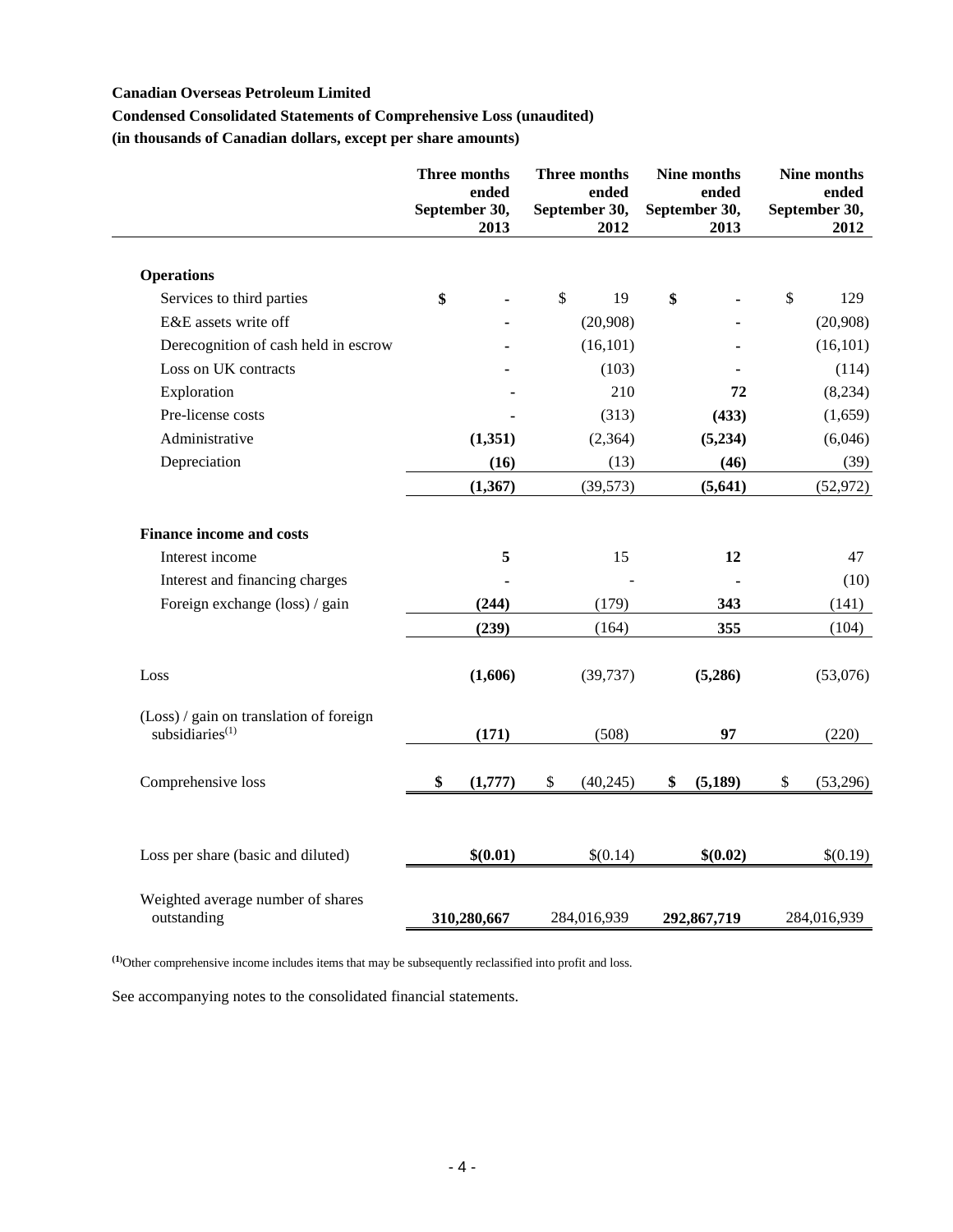# **Condensed Consolidated Statements of Changes in Equity (unaudited)**

**(in thousands of Canadian dollars)**

|                                                                 | <b>Share</b>       | <b>Capital Warrants</b> | <b>Contributed</b><br>Capital<br><b>Reserve</b> |                 | Comprehensive<br>Deficit Income / $(logs)^{(1)}$ | <b>Accumulated</b><br>Other | <b>Total</b><br><b>Equity</b> |
|-----------------------------------------------------------------|--------------------|-------------------------|-------------------------------------------------|-----------------|--------------------------------------------------|-----------------------------|-------------------------------|
|                                                                 |                    |                         |                                                 |                 |                                                  |                             |                               |
| <b>Balance at January 1, 2012</b>                               |                    | \$100,768 \$37,359      | \$9,113                                         | (73, 964)<br>\$ | \$                                               | 328                         | \$<br>73,604                  |
| Comprehensive (loss) /<br>income for the period                 |                    |                         | $\blacksquare$                                  | (53,076)        |                                                  | (220)                       | (53,296)                      |
| <b>Balance at September 30, 2012</b>                            | \$100,768 \$37,359 |                         | $$9,113$ \$                                     | (127,040)       | \$                                               | 108                         | \$<br>20,308                  |
| <b>Balance at January 1, 2013</b>                               |                    | \$100,768 \$37,359      | \$9,113                                         | \$ (130,602)    | \$                                               | 182                         | \$<br>16,820                  |
| Comprehensive (loss) /<br>income for the period                 |                    |                         |                                                 | (5,286)         |                                                  | 97                          | (5,189)                       |
| <b>Transactions with owners,</b><br>recorded directly to equity |                    |                         |                                                 |                 |                                                  |                             |                               |
| Issue of common shares -<br>net of issue costs                  | 7,461              |                         |                                                 |                 |                                                  |                             | 7,461                         |
| <b>Balance at September 30, 2013</b>                            | \$108,229          | \$37,359                | \$9,113                                         | \$ (135,888)    | \$                                               | 279                         | \$<br>19,092                  |

**(1)**As at September 30, 2013 the accumulated other comprehensive income balance consists of unrealized foreign exchange on translation of foreign subsidiaries.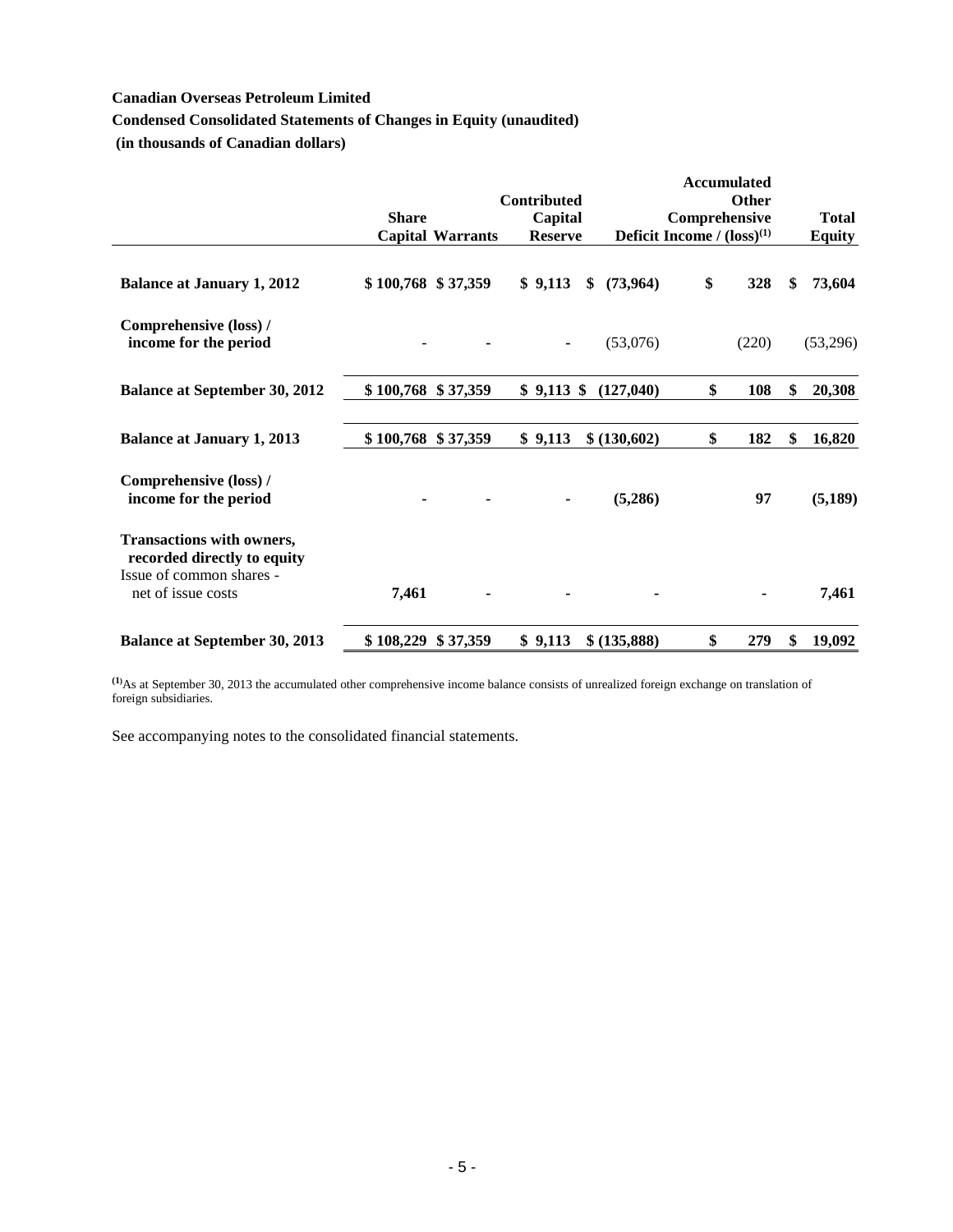## **Condensed Consolidated Statements of Cash Flows (unaudited)**

**(in thousands of Canadian dollars)**

| For the nine months ended September 30                                                | 2013             | 2012           |
|---------------------------------------------------------------------------------------|------------------|----------------|
| <b>Cash Used In Operating Activities</b>                                              |                  |                |
| Loss                                                                                  | \$<br>(5,286)    | \$<br>(53,076) |
| Add (subtract) non-cash items:                                                        |                  |                |
| Interest income                                                                       | (12)             | (47)           |
| Depreciation                                                                          | 45               | 39             |
| E&E assets write off                                                                  |                  | 20,908         |
| Unrealized foreign exchange gain                                                      | (313)            | (14)           |
| Funds used in operations                                                              | (5,566)          | (32,190)       |
| Net change in non-cash working capital (note 7)                                       | (293)            | (31, 465)      |
|                                                                                       | (5,859)          | (63, 655)      |
| <b>Financing Activities</b>                                                           |                  |                |
| Issuance of common shares, net of issue costs                                         | 7,461            |                |
|                                                                                       | 7,461            |                |
| <b>Investing Activities</b>                                                           |                  |                |
| Additions to office equipment                                                         | (14)             | (32)           |
| Additions to exploration $&$ evaluation assets (note 4)                               | (890)            | (314)          |
| Interest income                                                                       | 12               | 47             |
| Net change in non-cash working capital (note 7)                                       | 83               | (1, 125)       |
|                                                                                       | (809)            | (1, 424)       |
| Increase (decrease) in cash and cash equivalents<br>during the period                 | 793              | (65,079)       |
| Effect of foreign exchange on cash and cash<br>equivalents held in foreign currencies | $\boldsymbol{2}$ | 150            |
| Cash and cash equivalents, beginning of period                                        | 4,374            | 71,924         |
| Cash and cash equivalents, end of period                                              | \$<br>5,169      | \$<br>6,995    |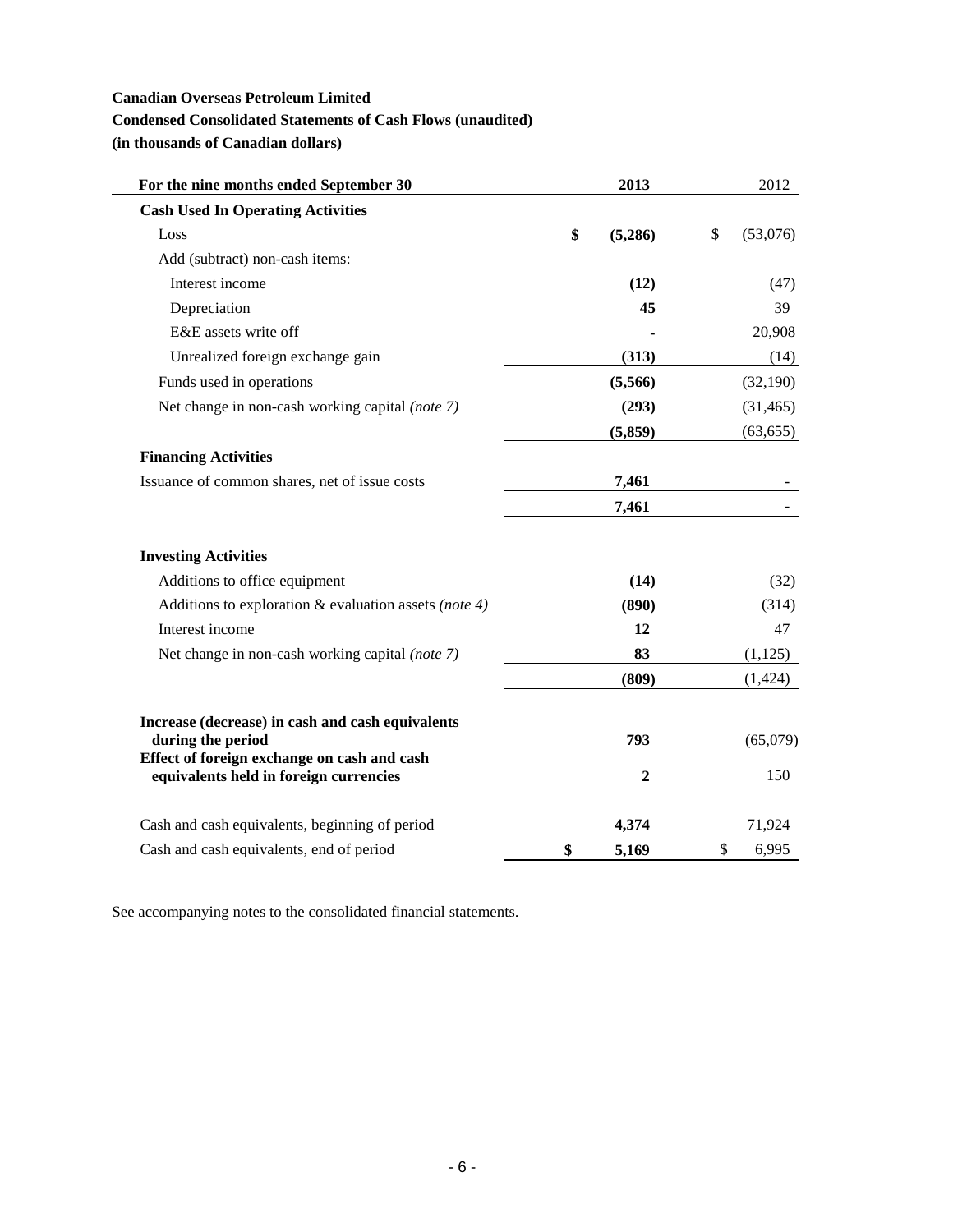## **1. NATURE OF OPERATIONS**

Canadian Overseas Petroleum Limited ("COPL" or the "Company"), is a widely-held publicly traded company incorporated and domiciled in Canada. The Company's common shares are traded on the TSX Venture Exchange in Canada. The Company's registered office is in Calgary, Alberta at 400, 604 – 1<sup>st</sup> Street SW.

COPL and its subsidiaries are involved in the identification, acquisition, exploration and development of oil and natural gas reserves. Currently the Company has the following subsidiaries, all of which are whollyowned:

- COPL Technical Services Limited, which is involved in providing technical services to the COPL group of companies;
- Canadian Overseas Petroleum (UK) Limited ("COPL UK"), which conducts the Company's operations in the United Kingdom ("UK") North Sea;
- Canadian Overseas Petroleum (Bermuda Holdings) Limited and Canadian Overseas Petroleum (Bermuda) Limited ("COPL Bermuda"), which were created in May 2011 to conduct anticipated operations in offshore Liberia; and
- COPL New Zealand Limited, which was incorporated in New Zealand on November 8, 2012 to participate in an onshore exploration license in New Zealand.

# **2. BASIS OF PREPARATION AND GOING CONCERN**

## *Basis of Preparation and Compliance*

The Company's unaudited condensed interim consolidated financial statements ("financial statements") have been prepared in accordance with International Financial Reporting Standards ("IFRS") as issued by the International Accounting Standards Board ("IASB") and are reported in thousands of Canadian dollars ("\$") in accordance with International Accounting Standard ("IAS") 34, "Interim Financial Reporting". The Company's financial statements should be read in conjunction with the Company's audited annual consolidated financial statements as at and for the years ended December 31, 2012 and 2011, which outline the Company's significant accounting policies in Note 3 thereto, which have been applied consistently in these financial statements, except as noted below, as well as the Company's critical accounting judgments and key sources of estimation uncertainty which are also set out in Note 3 thereto.

These financial statements were approved for issuance by the Board of Directors on November 15, 2013.

# *Going Concern*

These consolidated financial statements are prepared on a going concern basis which assumes that the Company will be able to realize its assets and discharge its liabilities in the normal course of business.

Currently, the Company does not have material cash inflows and/or adequate financing to develop profitable operations. The Company is pursuing exploration projects and contracts (see note 4) that will require substantial additional financing before they are able to generate positive operating cash flows. Accordingly, the Company's continued successful operations are dependent on its ability to obtain additional financing (see note 5). There is no assurance that the Company will be able to obtain adequate financing in the future or that such financing will be obtained on terms advantageous to the Company. With no assurance such financing will be obtained, there is a significant doubt that the Company will be able to continue as a going concern. These financial statements do not give effect to adjustments to the carrying values and classifications of assets and liabilities that would be necessary should the Company be unable to continue as a going concern.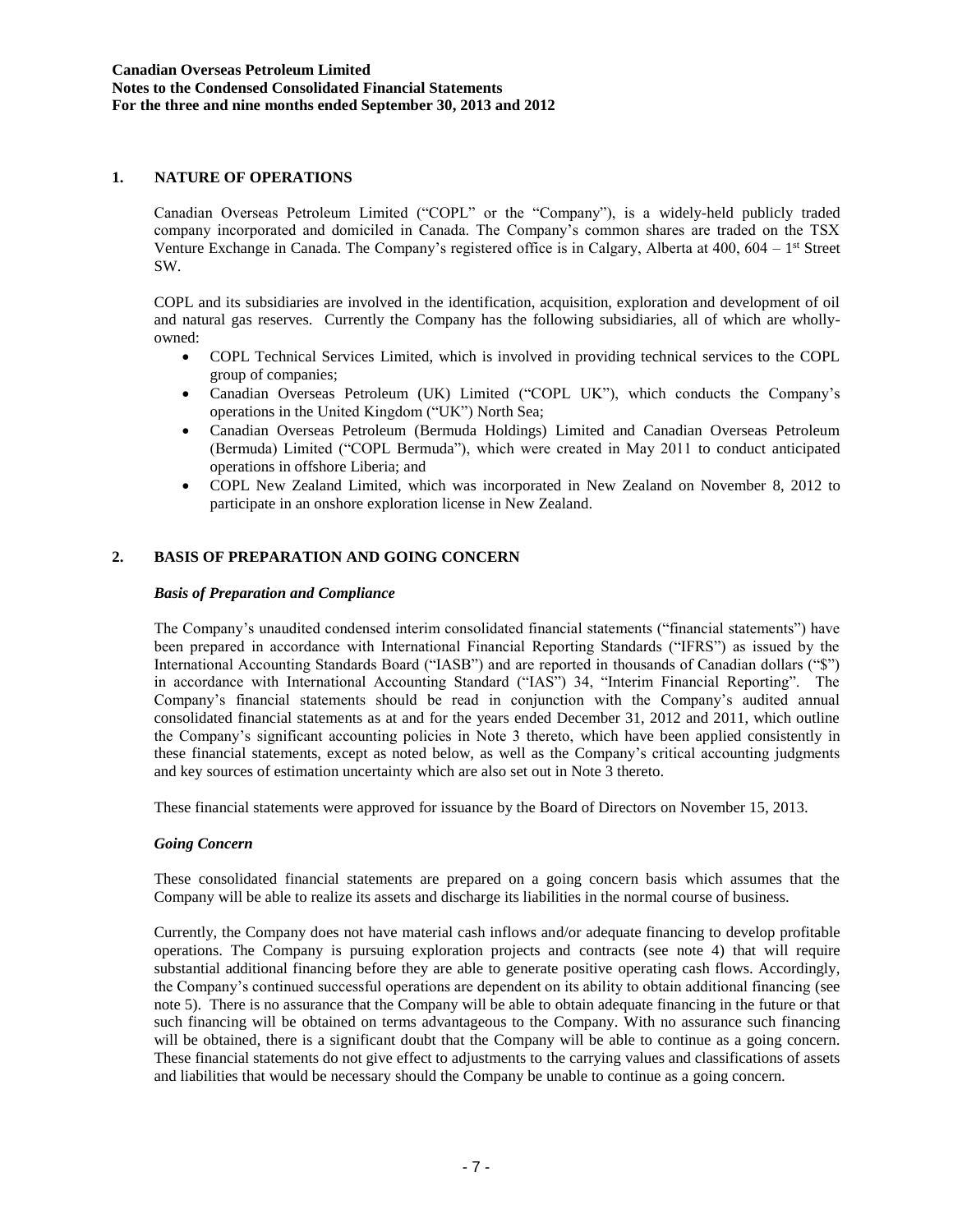### **2. BASIS OF PREPARATION AND GOING CONCERN (continued)**

### *Accounting Standards*

As at January 1, 2013 the Company adopted the following standards for which the Company has assessed and determined there was no material impact on its financial results and financial position:

- IFRS 10, "Consolidated Financial Statements" which supersedes IAS 27 "Consolidation and Separate Financial Statements" and SIC-12 "Consolidation – Special Purpose Entities";
- IFRS 11, "Joint Arrangements";
- IFRS 12, "Disclosure of Interests in Other Entities"; and
- IFRS 13, "Fair Value Measurement".

# **3. CASH AND CASH EQUIVALENTS**

| (\$000's)            | <b>September 30, 2013</b> | December 31, 2012 |  |       |
|----------------------|---------------------------|-------------------|--|-------|
| Cash                 |                           | 4.904             |  | 2.914 |
| Bankers' Acceptances |                           | -                 |  | 1,199 |
| Credit card deposits |                           | 265               |  | 261   |
|                      |                           | 5.169             |  | 4.374 |

Cash balances earn interest, whenever possible, at floating rates based on daily bank deposit rates. Bankers' Acceptances are made for periods varying between one and three months, depending on immediate cash requirements and earn interest at the respective Bankers' Acceptance rates.

Credit card deposits are bank deposits that cover the maximum credit limit available for corporate credit cards.

The fair value of cash and cash equivalents was \$5.2 million as at September 30, 2013 (\$4.4 million as at December 31, 2012). The Company deposits its cash with reputable Canadian and UK banks. The Company did not have any overdraft facilities in place as at September 30, 2013 and December 31, 2012.

### **4. EXPLORATION AND EVALUATION ASSETS**

|                                | Liberia |        | <b>New Zealand</b> | <b>TOTAL</b> |        |
|--------------------------------|---------|--------|--------------------|--------------|--------|
| (\$000's)                      |         |        |                    |              |        |
| As at December 31, 2012        |         | ۰      | ۰                  |              |        |
| Additions at cost              |         | 545    | 345                |              | 890    |
| Transfer of deposit for        |         |        |                    |              |        |
| seismic data                   |         | 14,924 | ٠                  |              | 14,924 |
| Net effect of foreign exchange |         | 506    | 2                  |              | 508    |
| As at September 30, 2013       |         | 15,975 | 347                |              | 16.322 |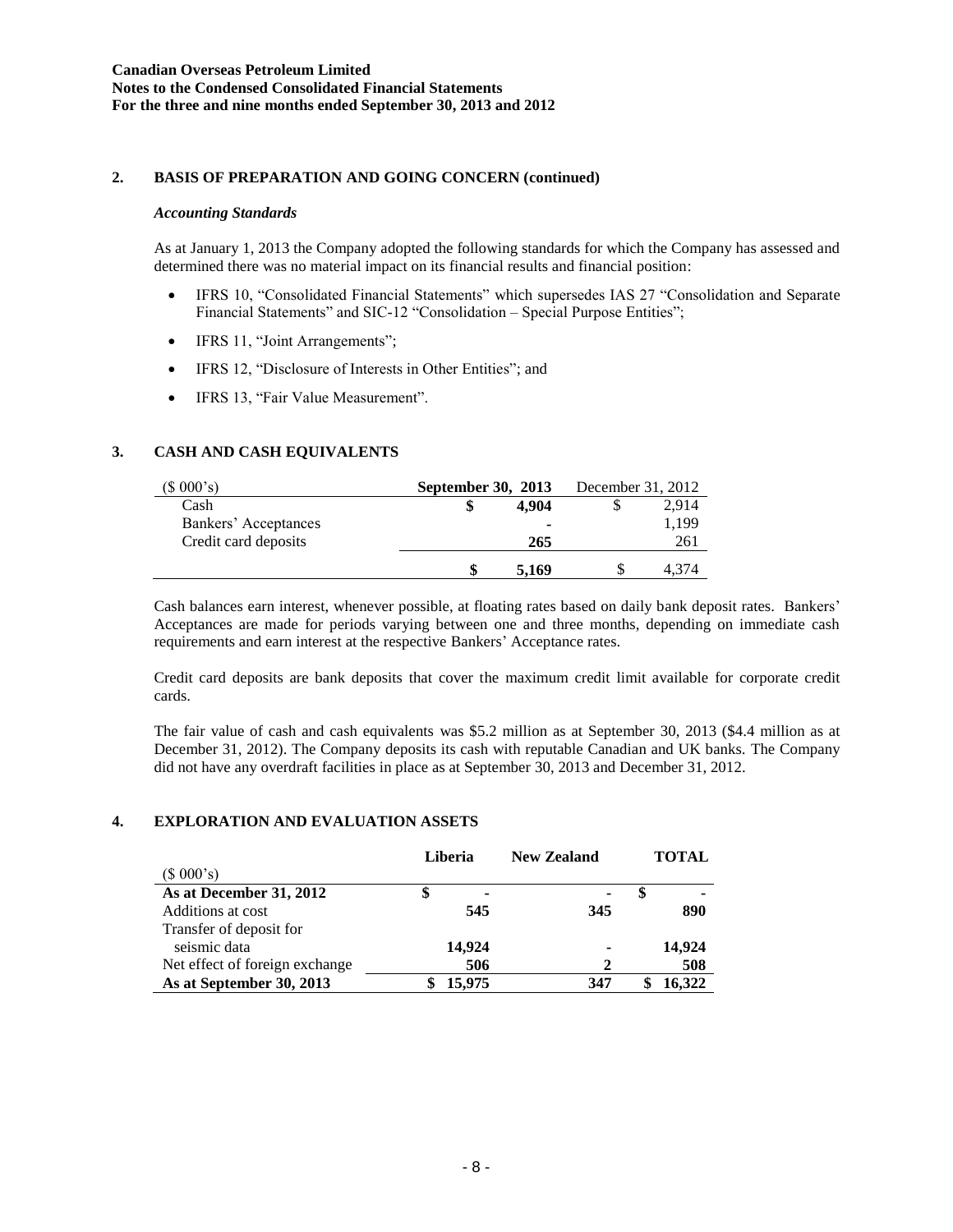## **4. EXPLORATION AND EVALUATION ASSETS (continued)**

### *Liberia*

On April 5, 2013, the closing and completion of previously announced transactions between the Company's subsidiary COPL Bermuda occurred; first with Peppercoast Petroleum plc ("Peppercoast"), and second with ExxonMobil Exploration and Production Liberia Limited ("ExxonMobil"). The closing of the transactions followed the ratification of the Production Sharing Contract ("PSC"), governing Block LB-13 offshore Liberia, by the Liberian Legislature. The Company was obliged to repay USD\$7.2 million to ExxonMobil within 75 days of closing in respect of closing payments made by ExxonMobil to the Government of Liberia on behalf of COPL Bermuda, failing which an interest in the license was to be transferred to ExxonMobil. The Company did not make the payment of USD\$7.2 million to ExxonMobil and as a result, the Company holds a 17% working interest in Block LB-13, with the remaining 83% being held by ExxonMobil, who is also the operator under this license.

\$16.0 million recognized as exploration and evaluation assets mainly represent the Canadian dollar equivalent of US\$15.0 million for 3D seismic conducted on of Block LB-13.

### *Loss on UK Contracts - Dispute with BG*

In 2011 and 2012, the Company recognized a loss on UK contracts of approximately \$38.1 million related to a termination of a Sale and Purchase Agreement ("SPA") with BG International Limited ("BG") in respect of Block 23/21 Rest of Block Shallow ("RoB') (Newt, Lower Toad, West Columbus and Upper Toad prospects) and Block 22/15 (the Esperanza prospect and Banks discovery). In addition in 2012, the Company had written-off cash held in escrow with BG (as part of SPA with BG) of approximately \$16.1 million, further to the UK High Court of Justice ruling for the escrow agent to release the funds to BG. Since then, both parties have been in dispute, with claims and counter-claims being filed with Court.

During the quarter, the Company and BG signed a Settlement Deed and Release agreement which confirmed that the parties had reached a full and final settlement of the dispute and agreed to dismiss legal proceedings. As a result, the Company has no further costs/losses to be recognized in respect of the dispute with BG, other than the Company's legal expenses related to the dispute and the settlements, which are already included in general and administrative costs for the period ended September 30, 2013.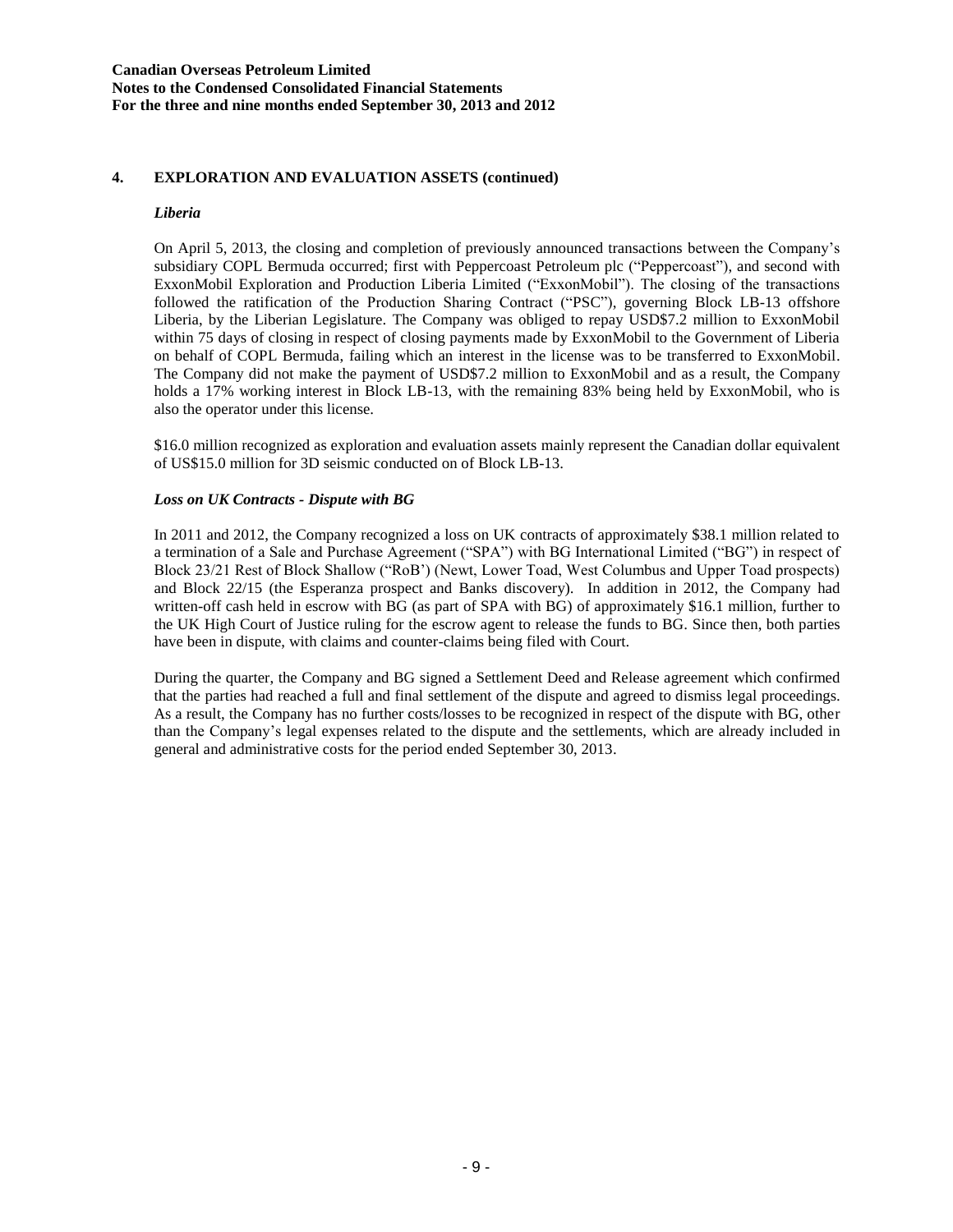### **5. SHARE CAPITAL**

### **a) Authorized and Issued Common Shares**

#### Authorized

An unlimited number of common voting shares (the "Common Shares") without nominal or par value and an unlimited number of preferred shares, issuable in series.

#### Issued

The issued share capital is as follows:

| (\$000's)                                         | Number of            |              |
|---------------------------------------------------|----------------------|--------------|
|                                                   | <b>Common Shares</b> | Amount       |
| Balance, January 1, 2012                          | 284,016,939          | \$100,768    |
| Balance, January 1, 2013                          | 284,016,939          | 100,768      |
| Issued pursuant to public offering on July 25th   | 30,000,000           | 6,000        |
| Issued pursuant to public offering on August 28th | 12,311,000           | 2,462        |
| Share issue costs                                 |                      | (1,001)      |
| Balance, September 30, 2013                       | 326, 327, 939        | 108,229<br>S |

On July 4, 2013, the Company filed a short form prospectus for public offering (the "Offering") of its common shares at a price of \$0.20 per share to raise a minimum of \$6.0 million and up to maximum of \$10.0 million of gross proceeds. The closing of the offering took place in two parts, as follows:

- on July 25, 2013, the Company closed the Offering of 30,000,000 common shares issued at \$0.20 per share for gross proceeds of \$6.0 million, and
- on August 28, 2013, the Company closed the Offering of 12,311,000 common shares issued at \$0.20 per share for gross proceeds of approximately \$2.5 million.

The agents were paid cash commission of approximately \$0.6 million, representing 6.5% of the gross proceeds of the Offering. Other expenses related to the Offering amounted to approximately \$0.4 million. The net proceeds of the Offering of approximately \$7.5 million will be used mainly to finance the Company's general and administrative costs.

#### **b) Warrants**

There were no warrants issued and/or exercised during the period of nine months ended September 30, 2013 and the year ended December 31, 2012. The summary of the Company's share purchase warrants outstanding at September 30, 2013 is as follows:

|                                                                               | Number of<br>Warrants<br>outstanding | <b>Exercise</b><br>Price | <b>Expiry</b><br>Date                  |
|-------------------------------------------------------------------------------|--------------------------------------|--------------------------|----------------------------------------|
| 2010 Public Offering - First Release<br>2010 Public Offering - Second Release | 38,949,000<br>91,000,000             | \$0.65<br>\$0.65         | December 1, $2013$<br>December 1, 2013 |
|                                                                               | 129,949,000                          | \$0.65                   |                                        |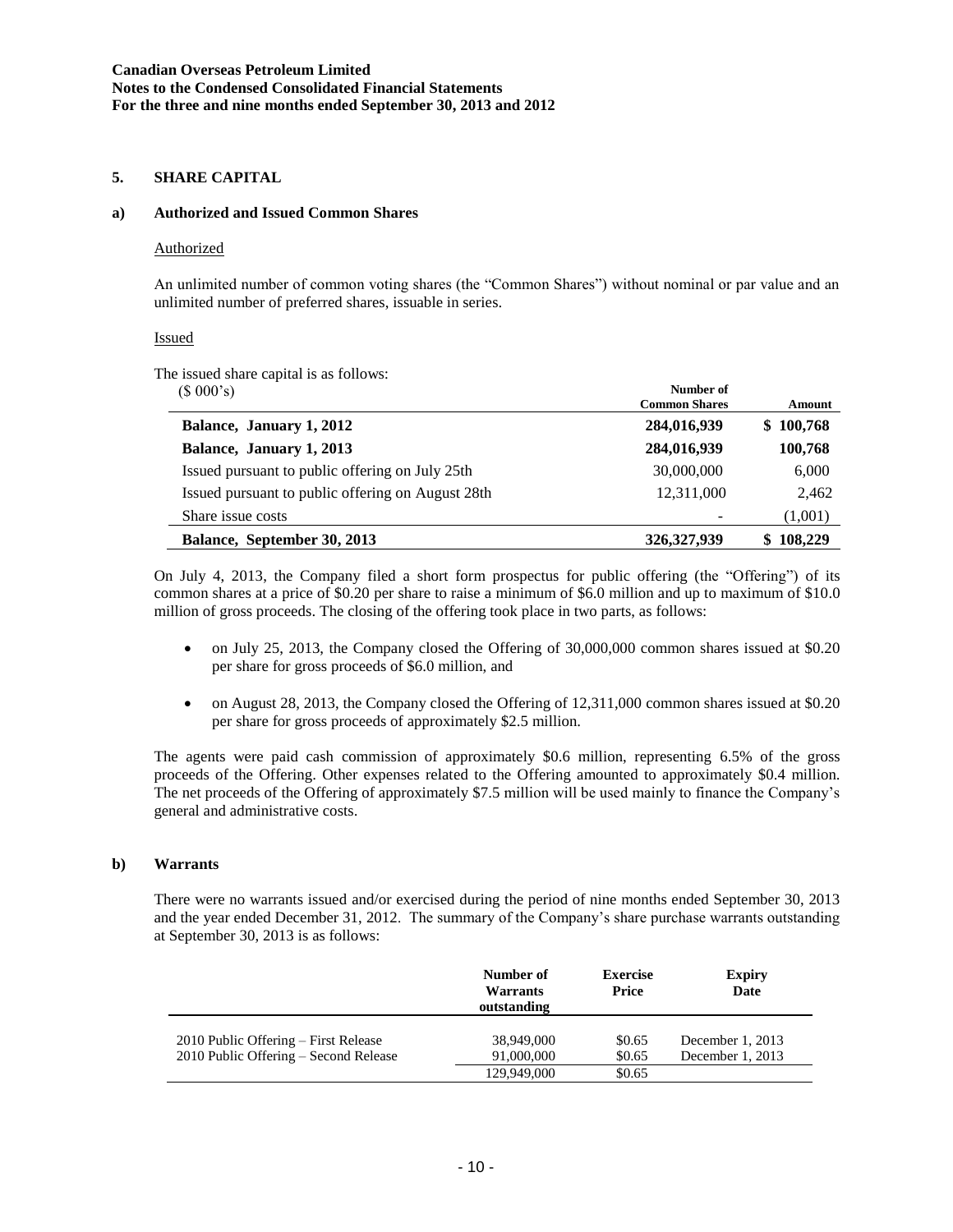### **5. SHARE CAPITAL (continued)**

### **c) Incentive Stock Options**

The Company has a stock option plan where the number of common shares reserved under the plan shall not exceed 10% of the issued and outstanding common shares and the number reserved for any one individual may not exceed 5% of the issued and outstanding shares. Exercise prices for stock options granted are determined by the closing market price on the day before the date of grant.

No stock options were issued and/or exercised during the period of nine months ended September 30, 2013 and the year ended December 31, 2012.

As at September 30, 2013, a total of 20,565,000 stock options to purchase common shares are outstanding, having a weighted average exercise price of \$0.67 per share with a remaining weighted average contractual life of 2.23 years. Changes to the Company's stock options are summarized as follows:

|                                       | Nine months ended<br>September 30, 2013 |                                      |                        | Year ended<br><b>December 31, 2012</b> |    |                                      |  |
|---------------------------------------|-----------------------------------------|--------------------------------------|------------------------|----------------------------------------|----|--------------------------------------|--|
|                                       | Number of<br><b>Options</b>             | Wt. Avg.<br><b>Exercise</b><br>Price |                        | Number of<br><b>Options</b>            |    | Wt. Avg.<br><b>Exercise</b><br>Price |  |
| Balance, beginning of year<br>Granted | 20,565,000<br>-                         | \$                                   | 0.67<br>$\blacksquare$ | 22,065,000                             | \$ | 0.67                                 |  |
| Expired                               |                                         |                                      |                        | (1,500,000)                            |    | 0.66                                 |  |
| Balance, end of period                | 20,565,000                              |                                      | 0.67                   | 20,565,000                             | \$ | 0.67                                 |  |
| Exercisable, end of period            | 20,565,000                              | \$                                   | 0.67                   | 20,565,000                             | \$ | 0.67                                 |  |

### **6. FINANCIAL INSTRUMENTS**

#### **a) Fair values**

As at September 30, 2013 and December 31, 2012, the fair values of all financial instruments not carried at fair value approximated their carrying values due to their short-term maturity.

#### **b) Foreign exchange risk**

Cash and cash equivalents includes amounts denominated in foreign currencies:

| (\$000's)             | <b>September 30, 2013</b> | <b>December 31, 2012</b> |
|-----------------------|---------------------------|--------------------------|
| <b>British Pounds</b> | 206                       | 587                      |
| U.S. Dollars          | 39                        | 317                      |